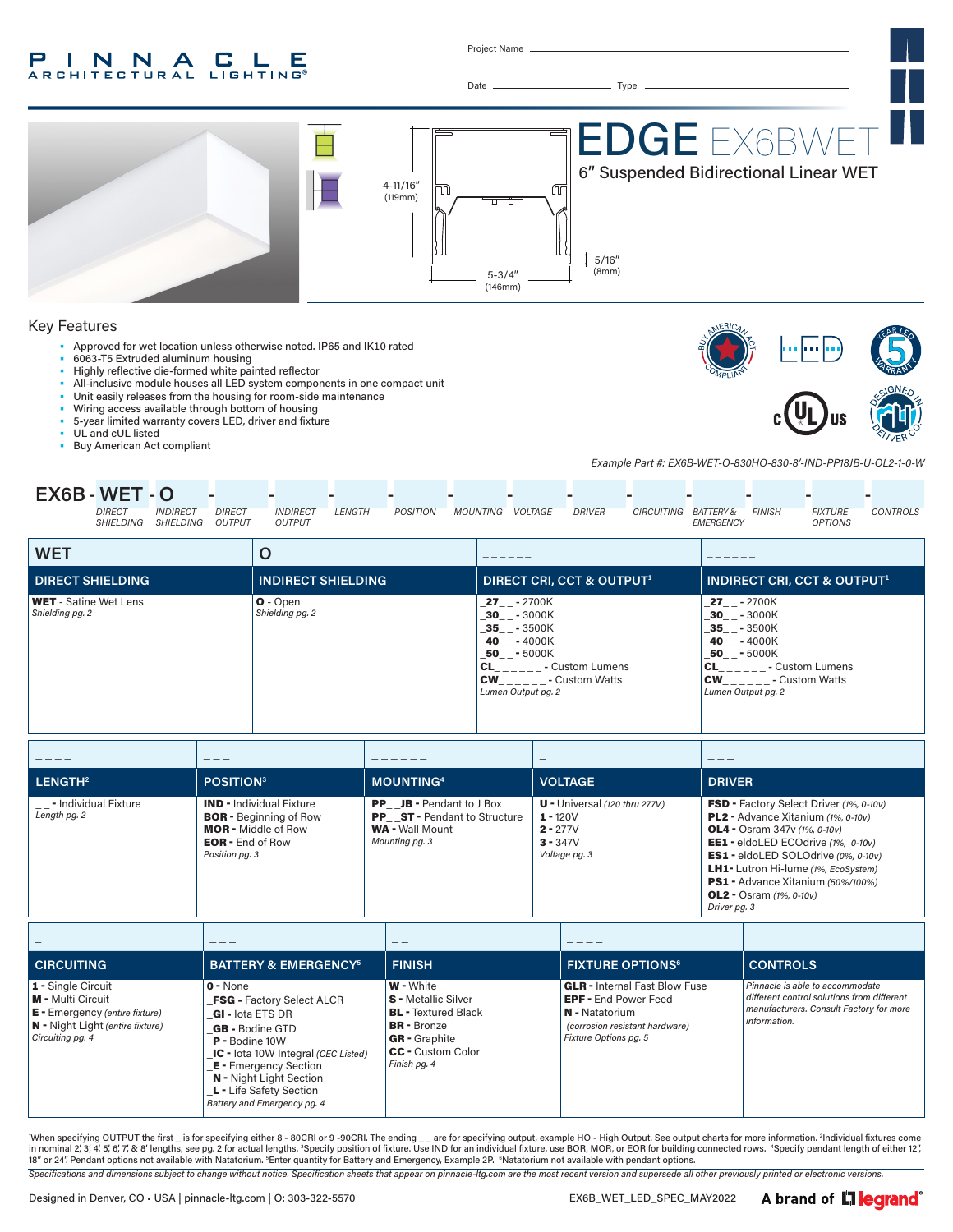

EDGE 6





# Direct Shielding **Indirect Shielding Indirect Shielding**





## **Output**

• Specify either 80 or 90 CRI

• Longer lead-time may apply for 90 CRI. Consult factory

• 80 CRI = R9≥19 and 90 CRI = R9≥61

|               | <b>Custom Output-Lumens OR Wattage</b> |                                                    |       |                                                                 |       |                        |                                                      |                                                                                            |  |  |
|---------------|----------------------------------------|----------------------------------------------------|-------|-----------------------------------------------------------------|-------|------------------------|------------------------------------------------------|--------------------------------------------------------------------------------------------|--|--|
| <b>CL</b>     |                                        |                                                    |       | Specify CRI, CCT and desired lumens (i.e. CL835500)             |       |                        |                                                      | Specify lumens between standard offering listed below. Lumens are specified per color temp |  |  |
| <b>CW</b>     |                                        | Specify CRI, CCT and desired wattage (i.e. CW9407) |       |                                                                 |       |                        | Specify watts between standard offering listed below |                                                                                            |  |  |
| <b>80 CRI</b> |                                        |                                                    |       | Direct                                                          |       | <b>Indirect</b>        |                                                      |                                                                                            |  |  |
|               | Color                                  | Output                                             | Watts | Shielding<br><b>WET</b><br><b>Satine Wet</b><br>Lumens/ft   LPW |       | O<br>Open<br>Lumens/ft | LPW                                                  |                                                                                            |  |  |
| 830           | 3000K                                  | Standard                                           | 4.3   | 433                                                             | 100.4 | 686                    | 159.1                                                |                                                                                            |  |  |
| <b>830HO</b>  | 3000K                                  | High                                               | 8.7   | 783                                                             | 90.5  | 1239                   | 143.2                                                |                                                                                            |  |  |
| 835           | 3500K                                  | Standard                                           | 4.3   | 442                                                             | 102.5 | 699                    | 162.1                                                |                                                                                            |  |  |
| 835HO         | 3500K                                  | High                                               | 8.7   | 798                                                             | 92.3  | 1264                   | 146.1                                                |                                                                                            |  |  |
| 840           | 4000K                                  | Standard                                           | 4.3   | 455                                                             | 105.5 | 720                    | 167.0                                                |                                                                                            |  |  |
| <b>840HO</b>  | 4000K                                  | High                                               | 8.7   | 821                                                             | 94.9  | 1300                   | 150.3                                                |                                                                                            |  |  |
| 850           | 5000K                                  | Standard                                           | 4.3   | 453                                                             | 105.0 | 718                    | 166.5                                                |                                                                                            |  |  |
| <b>850HO</b>  | 5000K                                  | High                                               | 8.7   | 819                                                             | 94.7  | 1297                   | 149.9                                                |                                                                                            |  |  |
| <b>90 CRI</b> |                                        |                                                    |       | <b>Direct</b>                                                   |       | <b>Indirect</b>        |                                                      |                                                                                            |  |  |
| 927           | 2700K                                  | Standard                                           | 4.3   | 342                                                             | 79.3  | 542                    | 125.7                                                |                                                                                            |  |  |
| <b>927HO</b>  | 2700K                                  | High                                               | 8.7   | 619                                                             | 71.6  | 979                    | 113.2                                                |                                                                                            |  |  |
| 930           | 3000K                                  | Standard                                           | 4.3   | 367                                                             | 85.1  | 582                    | 135.0                                                |                                                                                            |  |  |
| <b>930HO</b>  | 3000K                                  | High                                               | 8.7   | 664                                                             | 76.8  | 1051                   | 121.5                                                |                                                                                            |  |  |
| 935           | 3500K                                  | Standard                                           | 4.3   | 388                                                             | 90.0  | 614                    | 142.4                                                |                                                                                            |  |  |
| 935HO         | 3500K                                  | High                                               | 8.7   | 701                                                             | 81.0  | 1110                   | 128.3                                                |                                                                                            |  |  |
| 940           | 4000K                                  | Standard                                           | 4.3   | 388                                                             | 90.0  | 615                    | 142.6                                                |                                                                                            |  |  |
| <b>940HO</b>  | 4000K                                  | High                                               | 8.7   | 702                                                             | 81.2  | 1111                   | 128.4                                                |                                                                                            |  |  |

## Length

| $\overline{2}$            | 3                  | 4                         | 5                         | 6                         |                           | 8                         |
|---------------------------|--------------------|---------------------------|---------------------------|---------------------------|---------------------------|---------------------------|
| <b>Individual Fixture</b> | Individual Fixture | <b>Individual Fixture</b> | <b>Individual Fixture</b> | <b>Individual Fixture</b> | <b>Individual Fixture</b> | <b>Individual Fixture</b> |
| 27-1/8" (689mm)           |                    |                           |                           |                           |                           |                           |
|                           | 39" (991mm)        |                           |                           |                           |                           |                           |
|                           |                    | $50-3/4''$ (1289mm)       |                           |                           |                           |                           |
|                           |                    |                           | 62-5/8" (1591mm)          |                           |                           |                           |
|                           |                    |                           |                           | 74-5/8" (1895mm)          |                           |                           |
|                           |                    |                           |                           |                           | 86-1/2" (2197mm)          |                           |
|                           |                    |                           |                           |                           |                           | 98-3/8" (2499mm)          |

*Specifications and dimensions subject to change without notice. Specification sheets that appear on pinnacle-ltg.com are the most recent version and supersede all other previously printed or electronic versions.*

EX6B\_WET\_LED\_SPEC\_MAY2022 Designed in Denver, CO • USA | pinnacle-ltg.com | O: 303-322-5570 F: 303-322-5568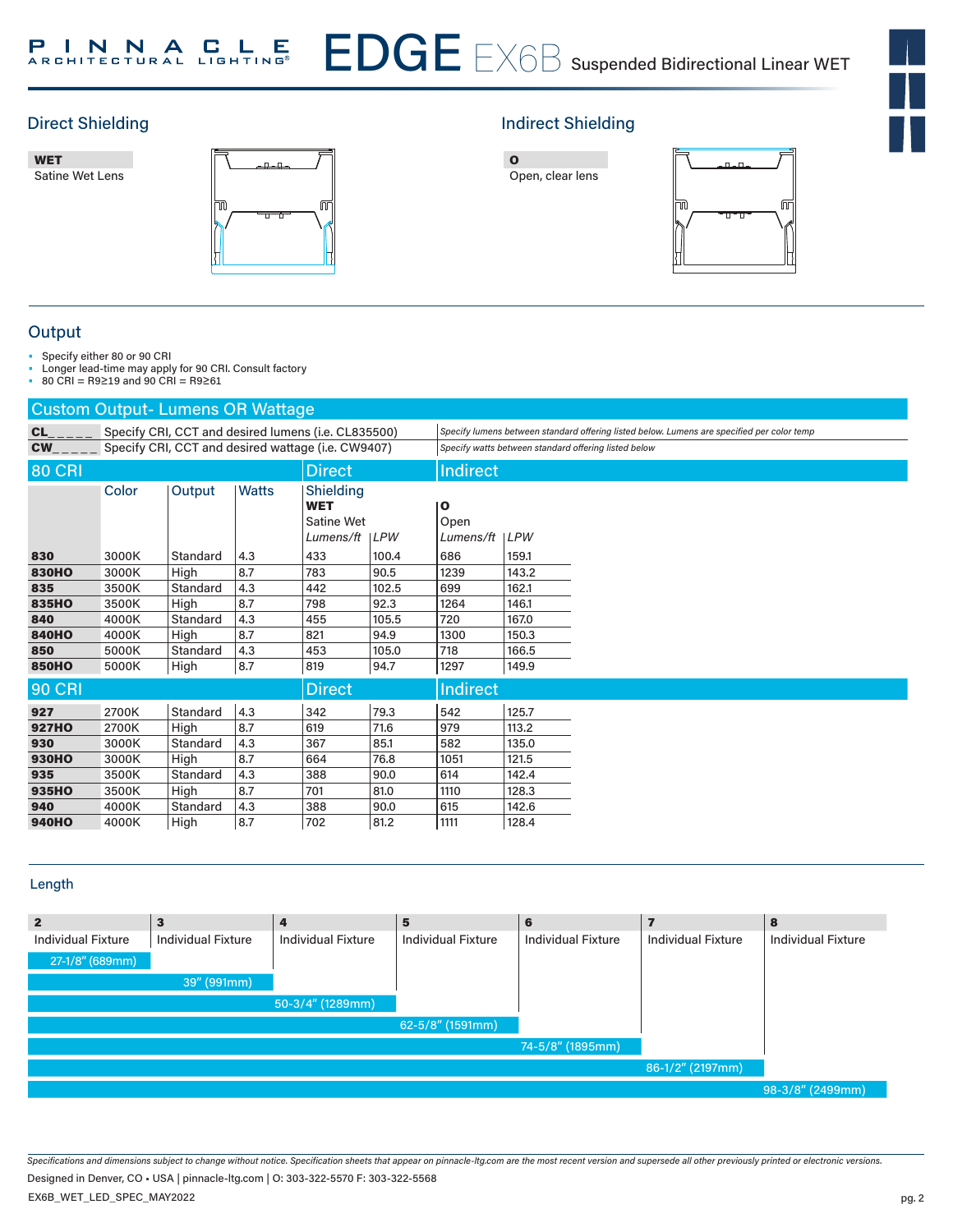## Position

- When making rows with EDGE Wet, the rows must be ordered as individual units with a position specified
- Positions can either be "BOR" Beginning of Row, "MOR" Middle of Row, or "EOR" End of Row
- The connection between fixtures is less than 1/8"
- For single, non-connected units, specify as "IND" for individual

| <b>IND</b>         | <b>BOR</b>                       | <b>MOR</b> | <b>EOR</b> |
|--------------------|----------------------------------|------------|------------|
| Individual Fixture | Beginning of Row   Middle of Row |            | End of Row |

## **Mounting**

- 1/2" diameter rigid stem pendant and wall mount available
- Specify overall pendant length of 12", 18" or 24"
- Specify pendant length in ordering code (PP12JB)
- Utilize Surface Mount for in-wall application. Building surface waterproofing by others
- End trims and power cord attached at factory
- Canopies and pendants match fixture finish, see Finish section for additional details
- Approved for wet location unless otherwise noted
- Refer to installation instructions during installation at the jobsite Fixtures may only be installed with the direct lens facing down. For an in-wall application with the lens facing outward, please see the EDGE Wet Recessed Spec Sheet.

| <b>PP</b><br>JB  | Pendant Pipe to J-Box     |
|------------------|---------------------------|
| <b>PP</b><br>-ST | Pendant Pipe to Structure |
| <b>WA</b>        | <b>Wall Mount</b>         |



## Voltage Driver

• Some EDGE Wet configurations will not accommodate all voltage options; consult with factory

|   | Universal |
|---|-----------|
|   | 120 volt  |
| 2 | 277 volt  |
| 3 | 347 volt  |

- Standard Driver Option = FSD
- Driver Lifetime: 50,000 hours at 25°C ambient operating conditions
- For more driver options see Pinnacle Resource Guide
- Some EDGE Wet configurations will not accommodate all driver options; consult with factory

| 0-10V Drivers            |                                                           |
|--------------------------|-----------------------------------------------------------|
| <b>FSD</b>               | Factory Select Driver 1%, 0-10y                           |
| PL <sub>2</sub>          | Signify Advance Xitanium 1%, 0-10v                        |
| PL <sub>4</sub>          | Advance Xitanium 347v 1%, 0-10v, requires 347v            |
| OL <sub>2</sub>          | Osram Optotronic, 1%, 0-10y                               |
| OL <sub>4</sub>          | Osram Optotronic 347v, 1% 0-10v, requires 347v option     |
| EE1                      | eldoLED ECOdrive 1%, 0-10v Logarithmic                    |
| EE <sub>2</sub>          | eldoLED ECOdrive 1%, 0-10v Linear                         |
| ES1                      | eldoLED SOLOdrive 0-10v, 0% Logarithmic                   |
| ES <sub>2</sub>          | eldoLED SOLOdrive 0-10v, 0% Linear                        |
| <b>DALI Drivers</b>      |                                                           |
| EE <sub>3</sub>          | eldoLED SOLOdrive .1%, DALI (logarithmic)                 |
| EE4                      | eldoLED SOLOdrive .1%, DALI (linear)                      |
| OD <sub>1</sub>          | Osram Optotronic 1%, DEXAL                                |
| OD <sub>2</sub>          | Osram Optotronic 1%, DALI 2 Channel                       |
| <b>Lutron Drivers</b>    |                                                           |
| LH <sub>1</sub>          | Lutron Hi-lume Soft-on, Fade-to-black 1%, EcoSystem, LDE1 |
| LH4                      | Lutron Hi-Lume 1%, 2-wire, Lutron-LTEA2W, 120v only       |
| <b>Alternate Drivers</b> |                                                           |
| <b>PS1</b>               | Signify Advance Xitanium Step Dimming 50%/100%            |
| EH <sub>1</sub>          | ELV 120v only, 0-10v universal                            |
| OD <sub>1</sub>          | Osram Optotronic 1%, DEXAL                                |

*Specifications and dimensions subject to change without notice. Specification sheets that appear on pinnacle-ltg.com are the most recent version and supersede all other previously printed or electronic versions.*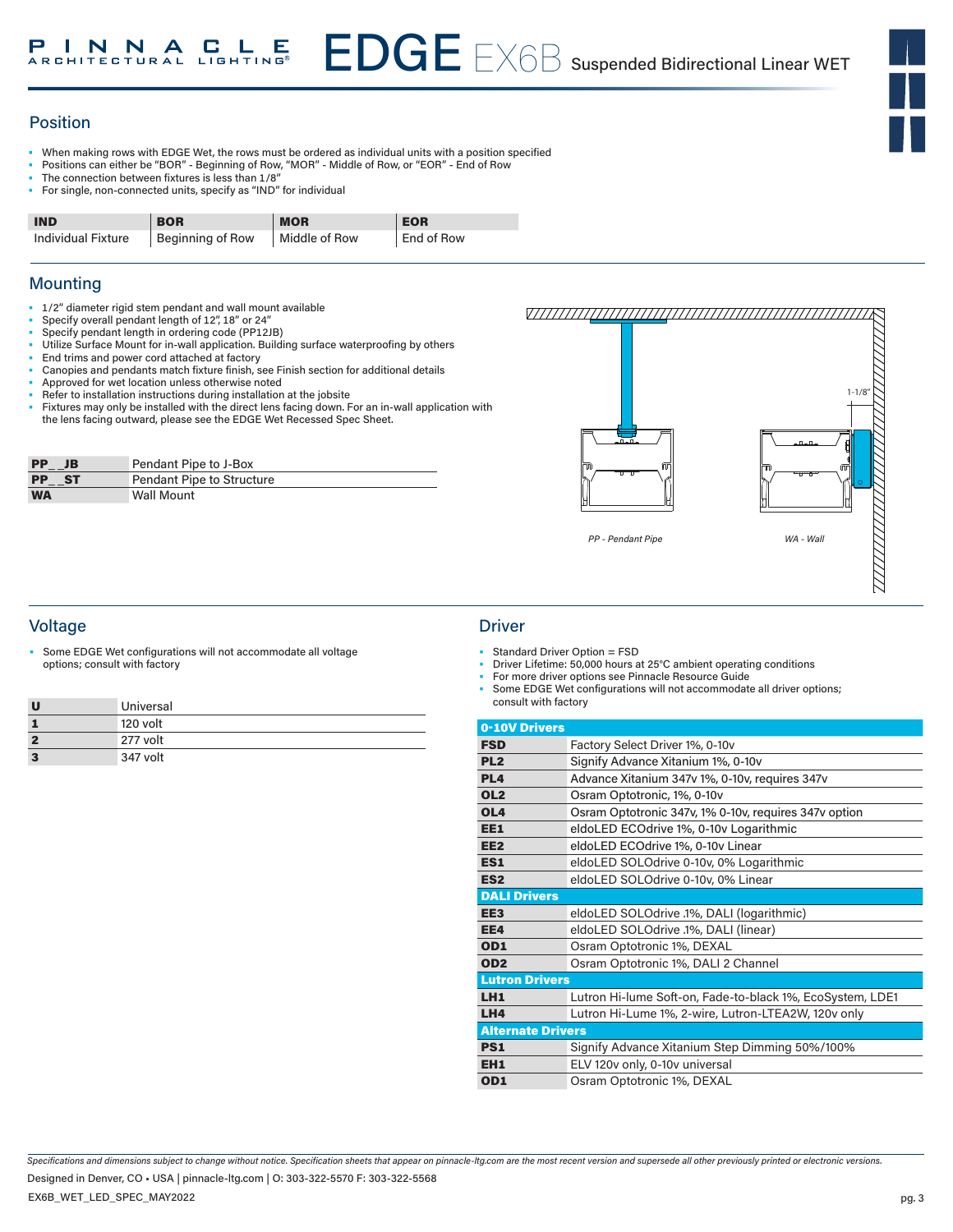## How to specify Circuiting, Battery and Emergency



Select fixture circuiting from options below

Some EDGE Wet configurations will not accommodate all circuiting options, consult with factory

## **Circuiting**

|   | Single Circuit                |
|---|-------------------------------|
|   | Dual Circuit                  |
| M | Multi Circuit                 |
|   | <b>Emergency Circuit only</b> |
| N | Night Light Circuit only      |

 $2 +$ 

• Battery and emergency section options are available in addition to fixture circuit<br>
• Select battery and emergency section options below; factory shop drawing required • Some EDGE Wet configurations will not accommodate all circuiting options, consult with factory

### **Battery and/or Emergency** *If Required*



0 No battery or specific emergency section required

#### **Battery**

- Select battery section type if required, indicate total QTY*. Example 2P*
- 90 minute battery runtime; test button is integral to the fixture
- No battery option available for 2' lengths

|  | Entire direct fixture housing is on battery for lengths up to 5' |  |
|--|------------------------------------------------------------------|--|
|  |                                                                  |  |

- Half of direct fixture is on battery for 6', 7' or 8' housing lengths
- For more battery options available, see Pinnacle Resource Guide

For Approximate Battery Lumen Output

• 92.3 (LPW) x 10 (watts) = 923 battery lumen output

• Multiply battery wattage X fixture LPW shown on Lumen Table

| O                           | No Battery                                |
|-----------------------------|-------------------------------------------|
| $\overline{\phantom{a}}$ IC | lota 10w Integral                         |
| <b>ILL</b>                  | lota 10w Integral Lithium, Self Testing   |
| <b>IRH</b>                  | lota 20w Remote                           |
| P                           | Bodine 10w Integral                       |
| <b>PLL</b>                  | Bodine 10w Integral Lithium, Self Testing |
| <b>PRH</b>                  | Bodine 20w Remote                         |

### **Emergency**

- Select emergency section type if required, indicate total QTY. *Example 1E*
- Combine battery and emergency section ordering codes if both options
- are selected

| <b>FSG</b>              | Factory Select ALCR, Automatic Load Control Relay |
|-------------------------|---------------------------------------------------|
| $\_$ Gl                 | lota ETS DR, Emergency Lighting Control Device    |
| $\overline{\mathbf{G}}$ | Bodine GTD, Emergency Lighting Control Device     |
| _E.                     | <b>Emergency circuit section</b>                  |
| $\blacksquare$ N        | Night Light circuit section                       |
|                         | Life Safety circuit section NO THROUGH WIRE       |

#### Combination Section Ordering Examples

- Single circuit, (1) 10w battery, (1) emergency section Ordering Code: 1-1P1E
- Multi circuit, (2) 10w battery, (2) emergency sections Ordering Code: M-2P2E
- Single circuit, (1) night light section **Ordering Code: 1-1N**
- Battery OR Emergency Ordering Examples
	- Single circuit, 10w Integral Battery **Ordering Code: 1-1P**
	-
- 
- Single circuit, GTD required **Ordering Code: 1-1G**
- Emergency only, 10w Integral Battery Crdering Code: E-1P
	-

### Finish

- Standard powder-coat textured white, metallic silver, textured black, graphite or bronze painted finish; consult factory for chip of standard paint finishes
	- Selecting a fixture finish other than white may impact lumen output; consult factory for more information

| W               | White (white pendant & canopy)              |  |  |  |  |
|-----------------|---------------------------------------------|--|--|--|--|
|                 | Metallic Silver (silver pendant & canopy)   |  |  |  |  |
| BL              | Textured Black (black pendant & canopy)     |  |  |  |  |
| <b>BR</b>       | Bronze (bronze pendant & canopy)            |  |  |  |  |
| <b>GR</b>       | Graphite (graphite pendant & canopy)        |  |  |  |  |
| $\overline{cc}$ | Custom Color (color match pendant & canopy) |  |  |  |  |

*Specifications and dimensions subject to change without notice. Specification sheets that appear on pinnacle-ltg.com are the most recent version and supersede all other previously printed or electronic versions.* Designed in Denver, CO • USA | pinnacle-ltg.com | O: 303-322-5570 F: 303-322-5568

EX6B\_WET\_LED\_SPEC\_MAY2022